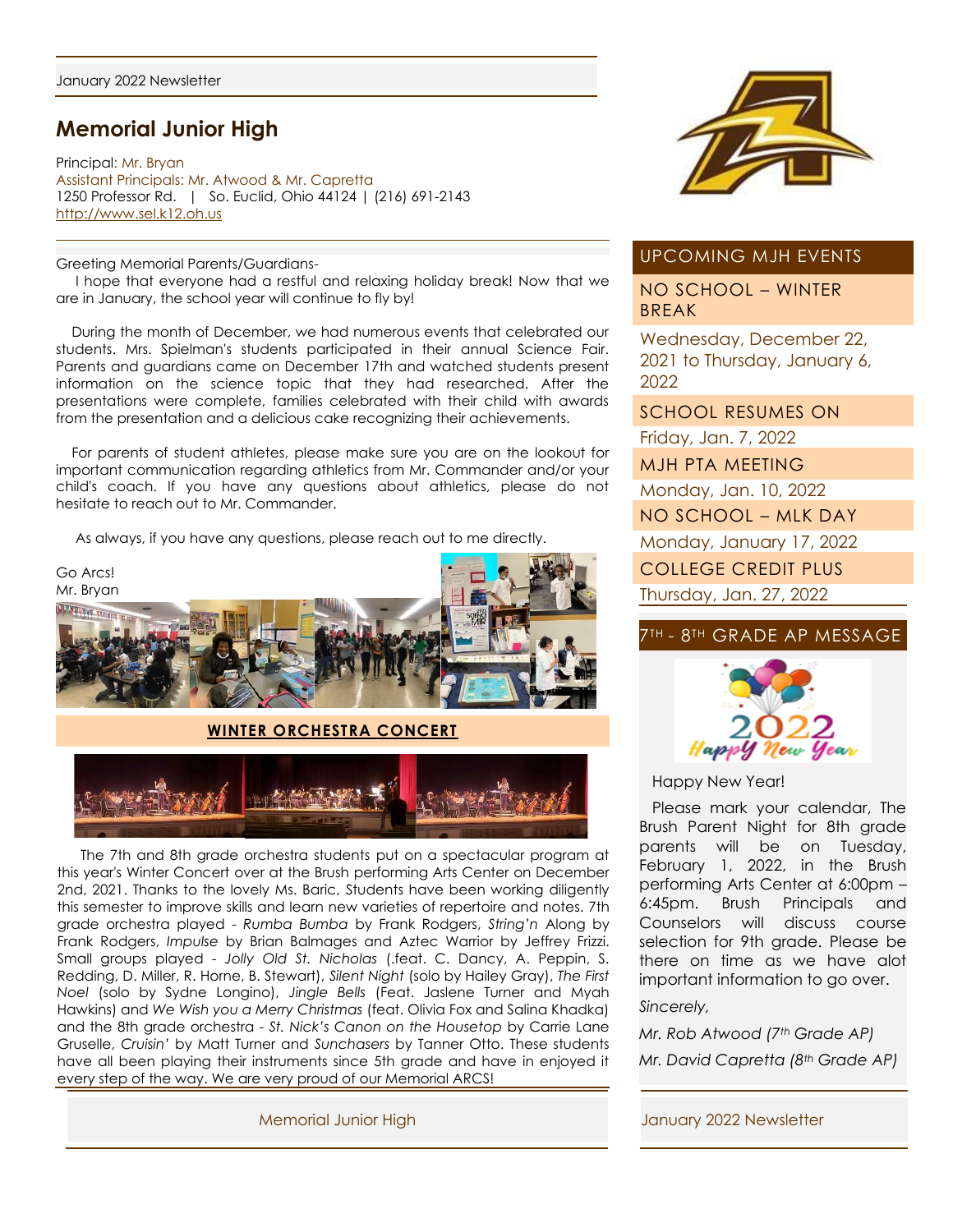

# UPCOMING SPORT EVENTS

**7 TH & 8TH GRADE BOYS BASKETBALL** 

1/11, 1/18, 1/25, 2/1

**7 TH – 8 TH GRADE WRESTLING** 

1/13, 2/10

**7TH – 8TH GRADE GIRLS BASKETBALL** 

1/10, 1/13, 1/18, 1/25,2/2, 2/3, 2/10, 2/25

#### **PATRIOT'S PEN**



7th and 8th grade students had the opportunity to participate in the VFW's Patriot's Pen essay writing competition. Our local VFW post, (VFW post #7536) is the local sponsor. This year's theme was "The America I Believe In". The 1st place essay moves on to the next level, VFW District competition. Students were given a certificate and prizes from the VFW post.

The following are the top 3 student winners:

- 1. Alaina Appline
- 2. Eliana Sypniewski
- 3. Aniyyah Powell

The following received Honorable Mention

Allison Rosales, Kayla Greene, Lavelle Borum, Jamiah Hilliard, Isaac Sypniewski and Samiyah Lyles



### **WINTER CHORAL CONCERT**

The MJH choirs presented their annual Winter Concert on Tuesday, December 7, 2021, in the Brush, PAC. Mrs. Sturdivant, the Director of Choirs at MJHS, was proud to present all of the students' hard work. The students have been focusing on choral concepts such as blend, balance, singing in harmony and creating beautiful, clear tone. The students also worked towards cultivating a fun and supportive environment where all students can feel comfortable and excited about

finding their singing voices and performing together. The students presented the following pieces of music: Sing Out This Day, Reginald Rucker III & Cameron Scott, soloist, Sing, Sing, Sing! arr. by Philip Kern, Yonder Come Day arr. by Judith Cook Tucker, Ode to Joy arr. by Joyce Eilers Bacak, Lift Up Your Voice (*Kwa Maneno Nguvu)* by James Desjardins and Just Sing (from Trolls World Tour) arr. by Mark Brymer. Beautiful job choir!

#### **WINTER BAND CONCERT**



On December 1st, 2021 The Memorial Junior High bands put on a wonderful concert. The concert started off with the 7th grade playing *Fanafare Heroica, Enchantment, Ayre and Dance*. The 8th grade played *Legend of the eagles, Incantatin and Ritual, Sesame Street Theme, Kamehameha and Sleigh Ride.* The concert came to a close with the 7 th and 8th grade band performing Creatures in the Attic. Great job to all groups involved!

#### **SPORT UPDATES**



The 8<sup>th</sup> Grade boys' basketball team is off to a great start with several wins thanks to Coach Bruce. 7<sup>th</sup> Grade boys are pushing forward with Coach Frost. Coach Ray has been named the 7<sup>th</sup> grade Girls Basketball coach and will team up with Coach West who will be coaching the 8th grade team this year. Thank you to Coach Vickers, for coming down to help coach from the high school. The wrestling team with Coach Jackson is off and running this season. They have competed in two tournaments at Sandusky and Willowick. Special thank you to Coach's Quigley & Coach Rucker and the MJH cheerleaders for doing a great job in practice, and their enthusiasm during basketball games. Keep up the good work!

GO ARCS!!

Memorial Junior High January 2022 Newsletter